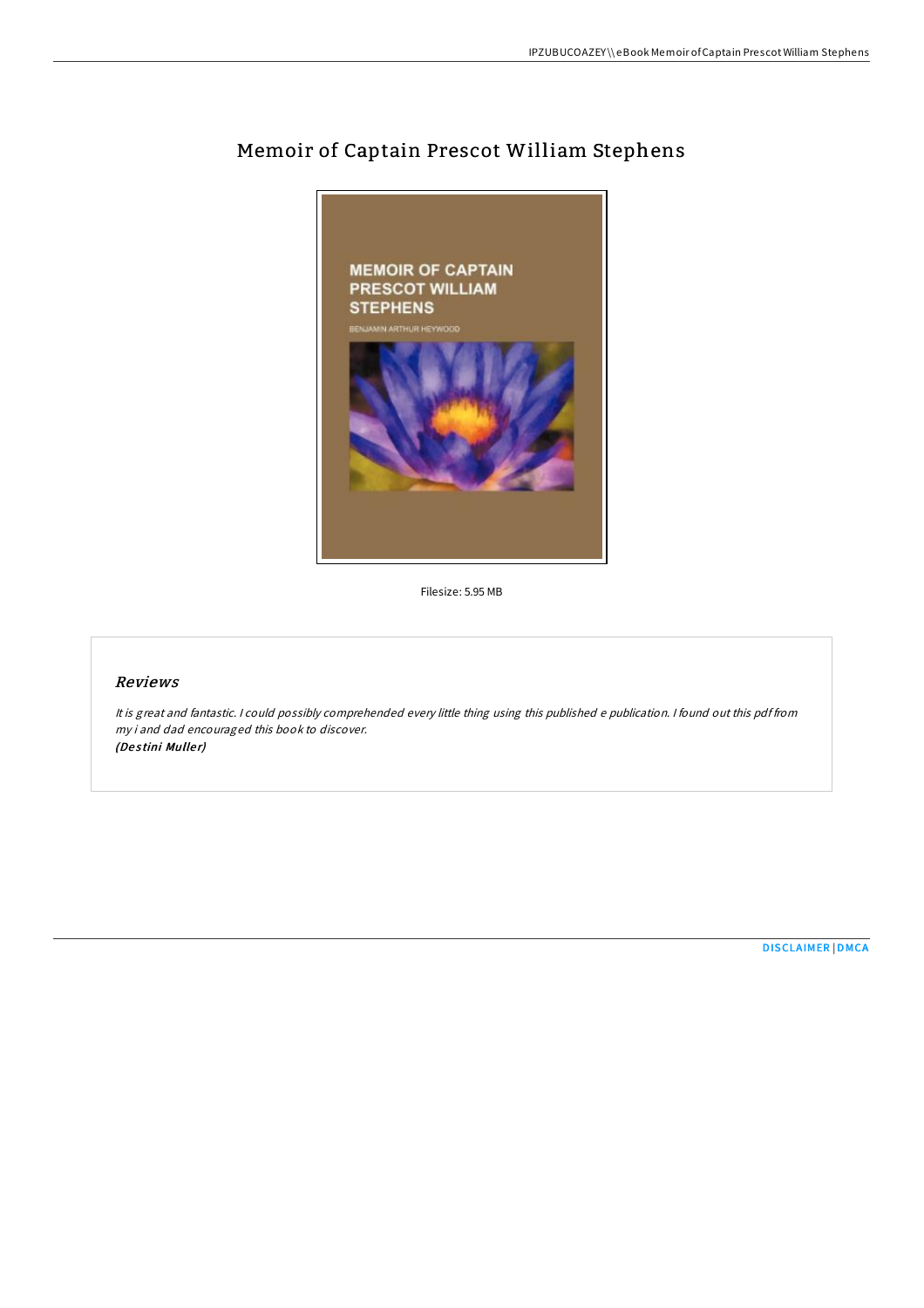## MEMOIR OF CAPTAIN PRESCOT WILLIAM STEPHENS



**DOWNLOAD PDF** 

General Books LLC. Paperback. Book Condition: New. This item is printed on demand. Paperback. 62 pages. Dimensions: 9.7in. x 7.4in. x 0.1in.This historic book may have numerous typos and missing text. Purchasers can download a free scanned copy of the original book (without typos) from the publisher. Not indexed. Not illustrated. 1886. Excerpt: . . . CHAPTER XL Pitcairn Island--The natives--The mutiny of the Bounty--Landing of the mutineers--John Adams remarkable conversion--His terrible earnestness--The one Bible--His prayer--Islanders on board the Thetis --Stephens visit to the island--Organ presented by the Queen--Stephens Ashantee bell--His impressions of the people-- Otaheite--Character of place and people--The Sandwich Islands--Honolulu--Its charms--The natives: their character--Depopulation--American missionaries--Remarkable success--Wholesale infanticide--The Leper Island--Results of the Gospel--An extensive baptism--Liberality of the converts for home and foreign missions--Their mission-ship Morning Star--The Chinese Protestant Church--Pastor Sit-moon--The English Cathedral--Western America--Duncan and Metlahkatlah Indians on the Thetis --Mexico--Acapulco--Merciful escape--Admiral Lyons succeeds Admiral Stirling--Stephens last birthday--His meditations--The New Year--Extract from diary--The ships contributions. On the 15th of March 1881 the Thetis left Coquimbo, and after a long passage of thirty-four days reached Pitcairn Island, some 4000 miles due west of Coquimbo. The voyage (he wrote) was very monotonous. Day after day nothing was to be seen ahead and astern, at our right hand and on our left, but the broad expanse of the mighty deep. At length the welcome cry from the mast-head of e Land oh I put new life into us. The ship was making such slow progress that it was 5 P. m. before we reached Bounty Bay. When we were about three miles off shore we saw two boats full of natives pulling towards us. They were soon alongside, and proved to be the two whale-boats sent to the islanders by the Pitcairn Committee in London. 1 The early history of this isolated and very...

 $\Box$ Read Memoir of Captain Prescot William [Stephens](http://almighty24.tech/memoir-of-captain-prescot-william-stephens.html) Online

 $\mathbf{r}$ Download PDF Memoir of Captain Prescot William [Stephens](http://almighty24.tech/memoir-of-captain-prescot-william-stephens.html)